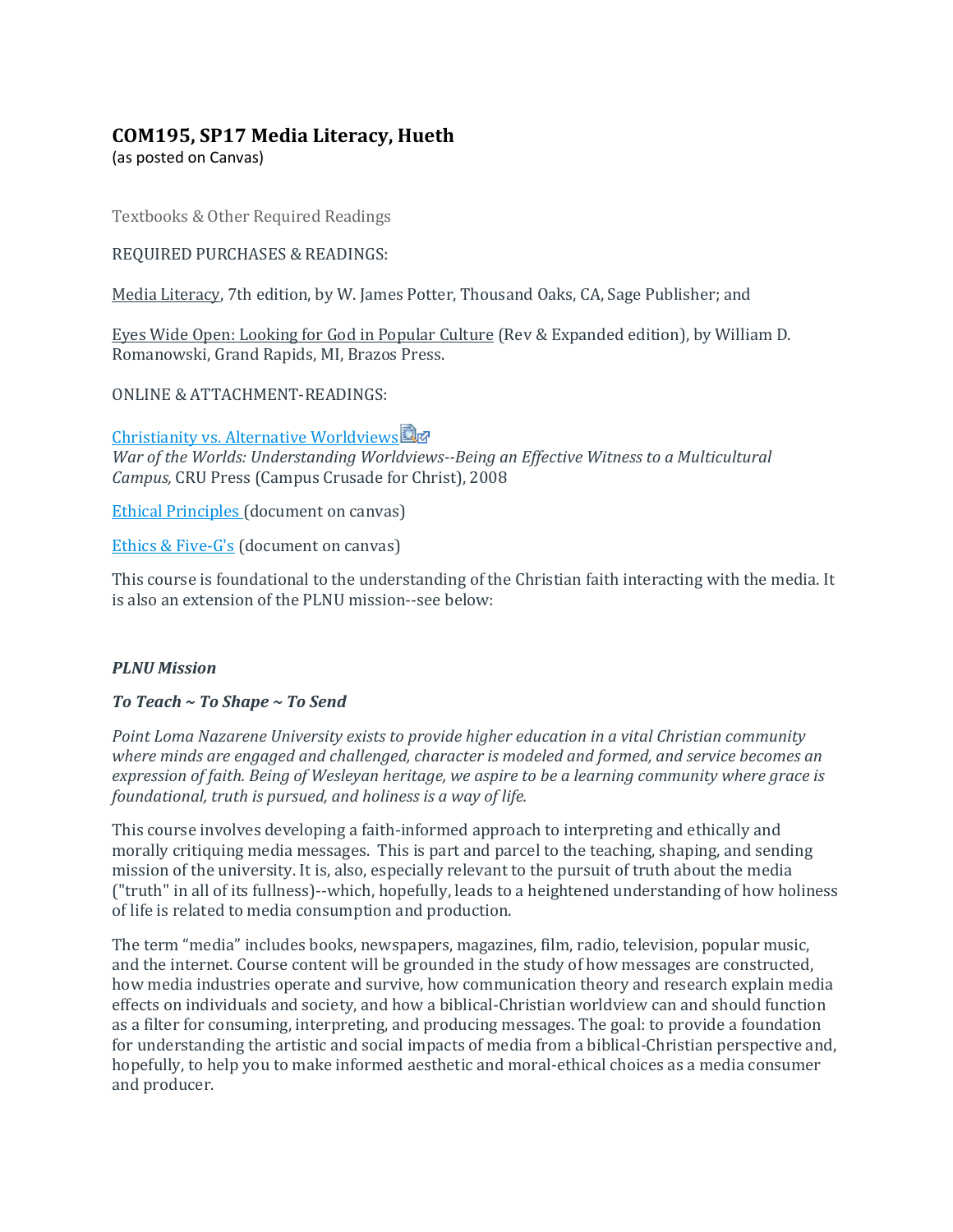### **Course Learning Objectives (CLO's)**

As a result of this course, the student will display:

- 1. A critical understanding of mass media economics and systems;
- 2. A critical understanding of how media exercise social and psychological influences on individuals and groups in American culture and society (and other cultures and societies);
- 3. An understanding and ability to apply media literacy analysis knowledge and skills in the **four different dimensions** of media literacy:

**Cognitive/factual dimension:** includes the background-facts about the message, including: who created the message, what is the audience, when was it created and where did it appear, how much \$\$ did it cost to make and how much \$\$ did it make, its popularity and awards, and other factors.

**Emotional dimension:** how and why messages engage us emotionally and intellectually- and the effects of this emotional engagement on our values and beliefs.

**Aesthetic dimensio**n: the artistic aspects of mass media messages, and how story, imagery, and/or sound elicit emotional reactions and can affect us in positive and negative ways.

**Moral-ethical-spiritual dimension:** includes the moral, psychological, and spiritual effects of media on individuals, culture, and society, and the ethics of media messages.

## See the *[Four Dimensions of Media Literacy Chart](https://canvas.pointloma.edu/courses/31915/files/1110594/download?wrap=1)* (on canvas)

4. An ability to apply a biblical-Christian worldview and faith perspective to media criticism.

## **Course Format & Activities**

This course will have a diverse format. It will consist of assigned readings and "Big Idea" chapter reading reports and in-class discussions of textbook content. We'll also be screening a variety of media programs, and doing some exercises and having some discussion in the practice of media literacy analysis—all in preparation for the creation of a media literacy critique paper/project. The foundation for learning in this course will be your participation in the session-by-session readings and participation in our class discussions and media literacy analysis exercises. To help you accomplish this, you will be expected to submit typed "Big Idea" chapter reading reports to class at the session that each chapter is being covered. The Big Idea reports must be submitted at the close of the class session that the report is due.

The course sessions will consist mostly of mini-lectures with discussion-based conversations - which require all to come to class with a basic understanding of the media literacy concepts introduced in the readings AND a readiness to discuss these concepts. We will also be analyzing numerous examples of print and electronic media in our class sessions—all to prepare you for writing your media literacy analysis paper and presentation.

In summary, this course will include the following activities: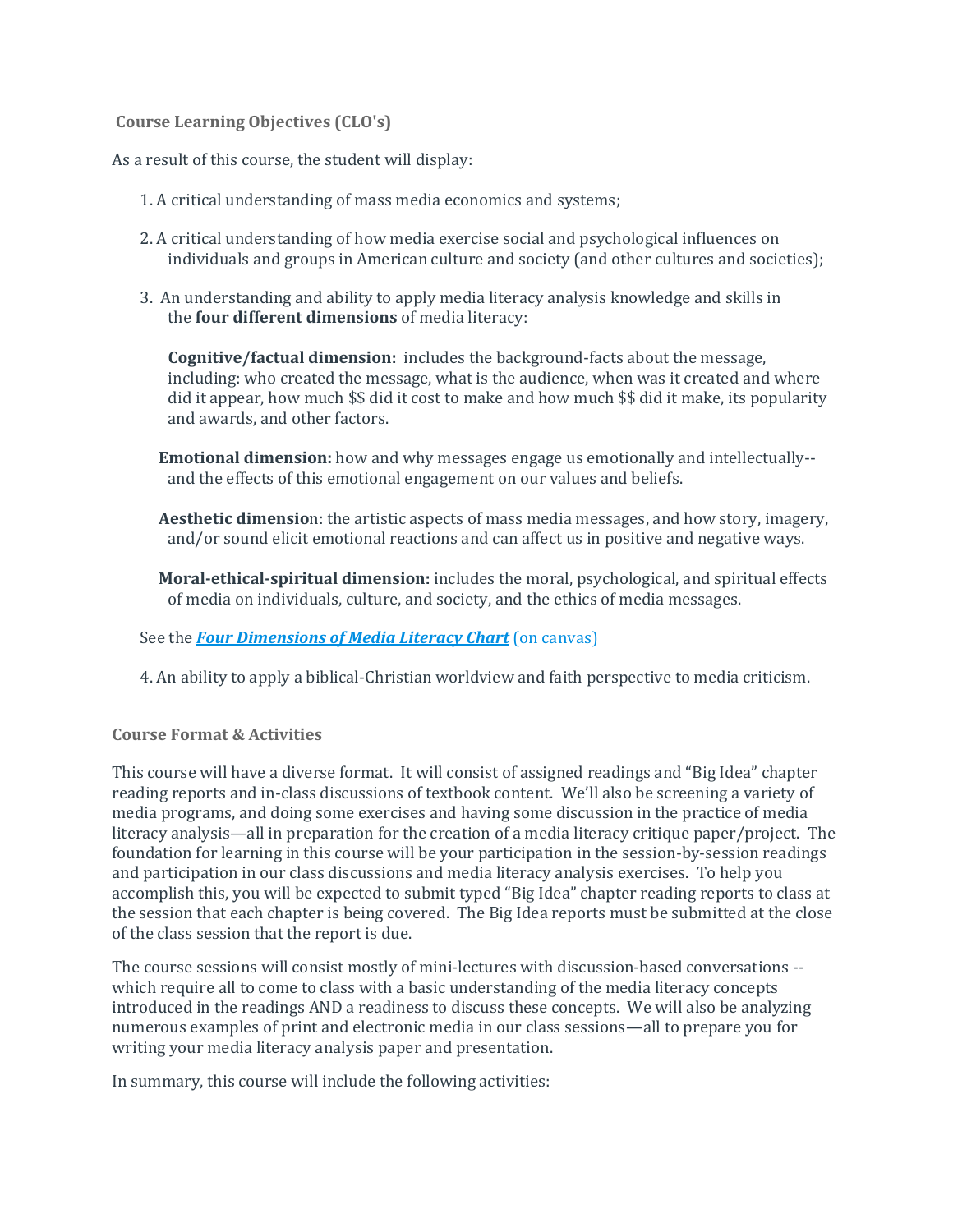### OUT OF CLASS:

 Doing assigned readings and writing assigned reports, media literacy analysis paper and PowerPoint presentation

### IN CLASS:

- Submitting Big Idea reading reports and other reading reports
- Mini-lectures and discussions of readings
- Media literacy exercises involving practice analysis of print, television, film, and internet content
- A media literacy analysis and critique presentation (based on your media lit analysis paper)
- Three (3) tests based on textbook and lecture material
- A final exam

### **Evaluation & Grading**

Assignment points and grading scale below:

| Media Literacy Analysis & Critique Paper & Presentation      | 200 |
|--------------------------------------------------------------|-----|
| Big Idea Book Reading Reports (37 reports @ 8 points/+ each) | 304 |
| Test 1                                                       | 100 |
| Test 2                                                       | 100 |
|                                                              |     |
| <b>Final Exam</b>                                            | 100 |
| Scripture & Worldview(s) Essay Paper                         | 100 |
| Attendance & Participation                                   | 100 |

- Grading Scale:
- Your final grade will be based on the following point scale:
- $-921-1004 = A$
- $-900-920 = A$
- $880-899 = B +$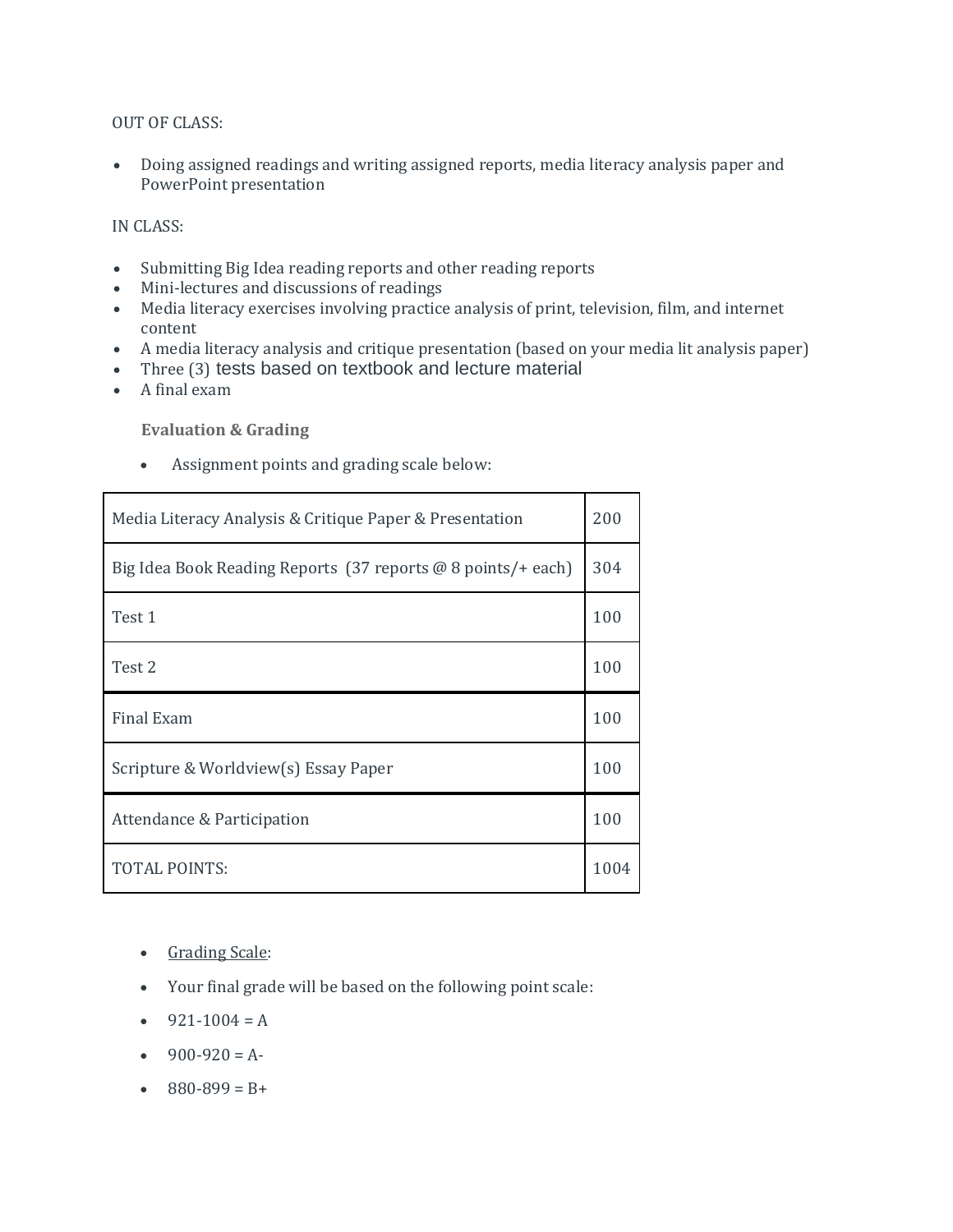- $\bullet$  821-879 = B
- $800 820 = B$
- $-780-799 = C +$
- $-721-779 = C$
- $700 720 = C$
- $680 699 = D +$
- $621 679 = D$
- $600-620 = D$

### **ATTENDANCE & PARTICIPATION POLICY:**

Regular and punctual attendance at all classes is considered essential to optimum academic achievement. If the student is absent from more than 10 percent of class meetings (3X), the faculty member has the option of filing a written report to the Provost which may result in de-enrollment. If the absences exceed 20 percent (6X), the student may be de-enrolled without notice. See **[Academic Policies](http://catalog.pointloma.edu/content.php?catoid=8&navoid=864#Class_Attendance)** in the (undergrad/graduate as appropriate) academic catalog AND the Provost guidelines at bottom for more details.

#### **HOW ROLL IS TAKEN IN CLASS:**

I will take attendance through the " Big Idea" reports or class sign-in sheets throughout the semester. Make sure that if you do not turn in a report, that you submit a paper with your name on it and the date so that you are counted as present in class. On days when there's not reading and big idea reports due, we will have a roll sheet for you to sign, so make sure you sign in or you will be counted absent for that session.

From the Provost: *Regular and punctual attendance at all classes in which a student is registered is considered essential to optimum academic achievement. Therefore, regular attendance and participation in each course are minimal requirements to be met. There are no allowed or excused absences except when absences are necessitated by certain university-sponsored activities and are approved in writing by the Provost. Whenever the number of accumulated absences in a class, for any cause, exceeds ten percent of classes [3 sessions] (this is equivalent to one and one-half weeks in a 15 week semester course), the faculty member has the option of filing a written report to the Vice Provost for Academic Administration which may result in de-enrollment, pending any resolution of the excessive absences between the faculty member and the student. If more than 20 percent [6 sessions] (three weeks or longer in a semester-long course) is reported as missed, the faculty member may initiate the student's de-enrollment from the course without advance notice to the student. If the date of de-enrollment is past the last date to withdraw from a class, the student will be assigned a grade of "F" or "NC." There are no refunds for courses where a de-enrollment was processed.*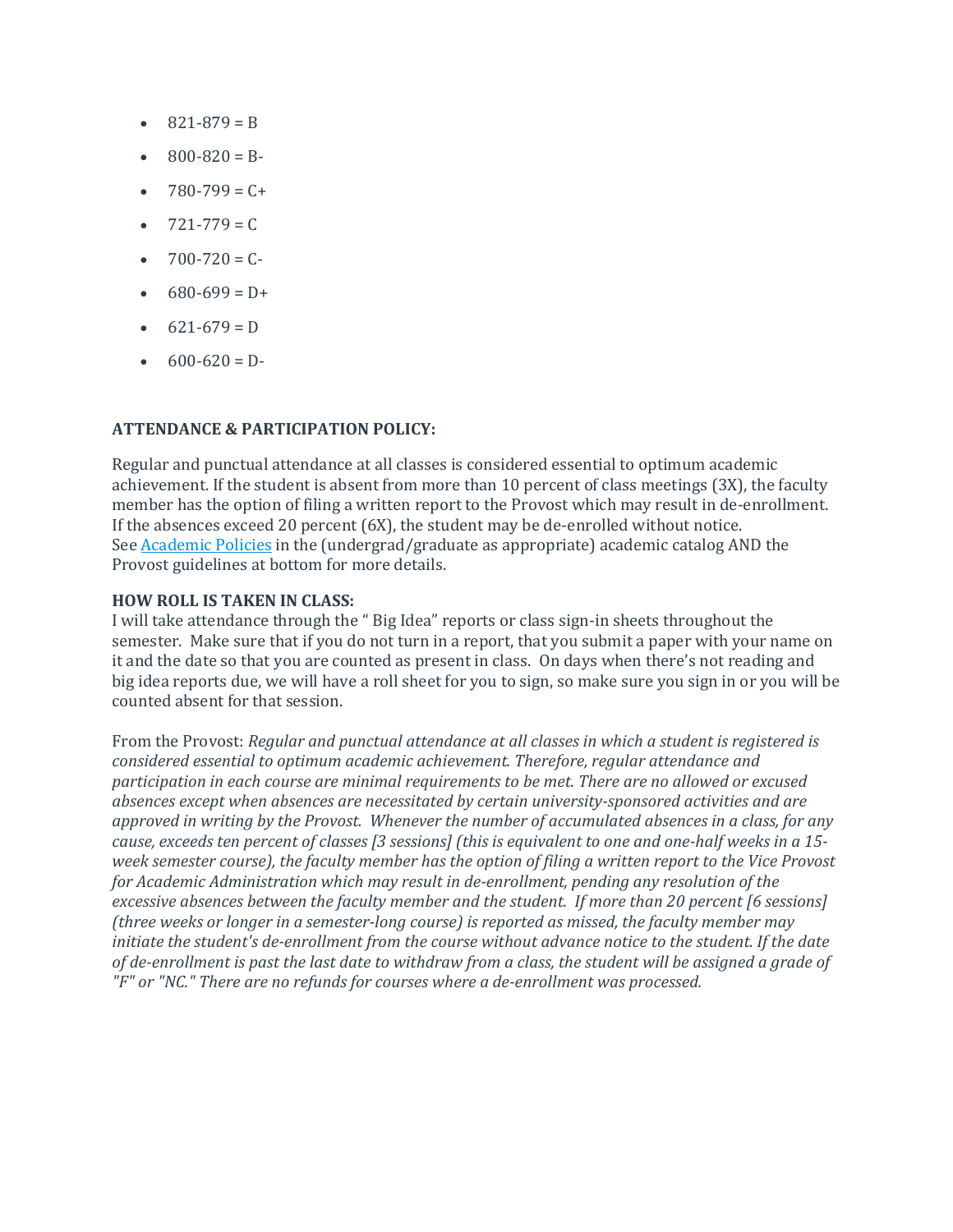**Course Schedule**

## **WEEK 1**

## **THURSDAY, 1/12/17** READING: *none assigned*

Intro to course, syllabus, and introductions

## **WEEK 2**

**TUESDAY, 1/17/17** READING: *Potter, Chapters 1 & 2* Discussion: Living in a Message Saturated World; The **[Four Dimensions of Media Literacy](https://canvas.pointloma.edu/courses/31915/files/1141226/download?wrap=1)** ; Media Literacy Approach A Media Literacy Case Study: A Music Video

(Links to an [external](http://onenewsnow.com/culture/2013/01/02/hitler-statue-a-terrible-affront-to-any-jew) site.)

**THURSDAY, 1/19/17** READING: *Potter, Chapters 3 & 4*

Discussion: Individual and Industry Perspectives

## **WEEK 3**

**TUESDAY, 1/24/17** READING: *Potter, Chapters 8 & 10*

Discussion: Media Content & Reality; Entertainment

## **THURSDAY, 1/26/17** READING: *Potter, Chapter 9*

Discussion: News

## **WEEK 4**

## **TUESDAY, 1/31/17** READING: *Potter, Chapters 7 & 11*

Discussion: Economic Discussion: Advertising In preparation for screening the film *Network: See [Network--Background Info](http://en.wikipedia.org/wiki/Network_%28film%29) (Links to an external site.) See [Network--a prophetic film](http://www.businessinsider.com/spooky-the-1976-movie-network-predicted-youtube-and-two-and-a-half-men-2012-2) (Links to an external site.) See [Network: The Angriest Movie of All-Time](http://www.cnn.com/2014/03/27/showbiz/movies/network-movie-itzkoff-chayefsky/) (Links to an external site.)*

**[THURSDAY, 2/2/17](http://www.cnn.com/2014/03/27/showbiz/movies/network-movie-itzkoff-chayefsky/)** READING: *Network* review *(handout)* (Links to an external site.)

Screen feature film: *Network* (121 minutes)--part 1

## **WEEK 5**

**TUESDAY, 2/7/17** READING: *Network* review *(handout)*

Screen *Network*, part 2, and discuss film content (news & entertainment, economics of TV, mediated reality, prophetic nature of this film, etc.)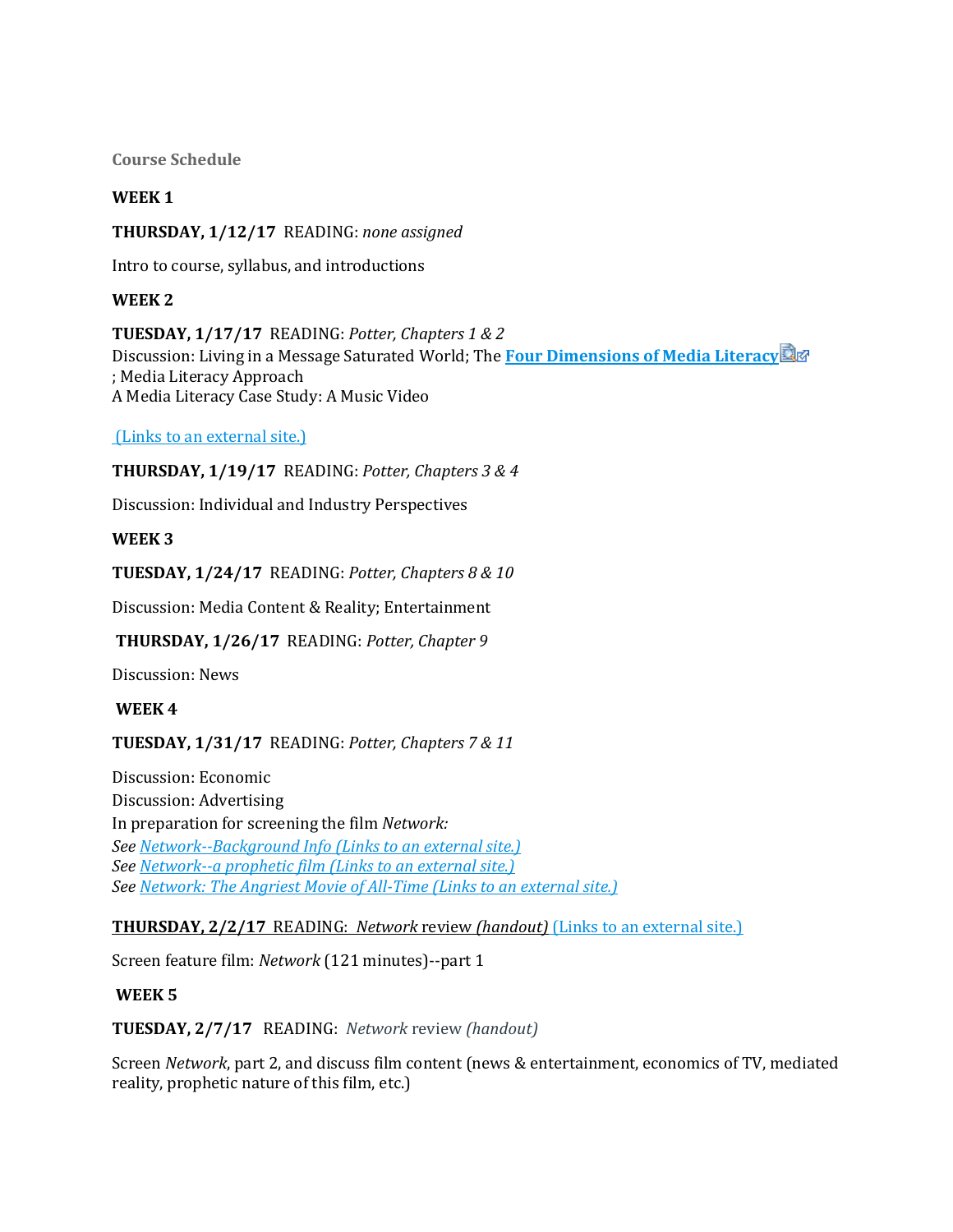**THURSDAY, 2/9/17** READING: see test study guide

Test 1

## **WEEK 6**

**TUESDAY, 2/14/17** READING: *Eyes…, Intro & Chapter 1 (one report); Eyes…, Chapters 2 & 3*

Discussion: Introduction and State of the Art—Worldly Amusements No Morek; The Smoke Goes Upward: Faith and Culture; Studying Popular Art and Culture

**THURSDAY, 2/16/17** READING: *[Christianity vs. Alternative Worldviews](https://canvas.pointloma.edu/courses/31915/files/1110464/download?wrap=1)* article

Discussion: *Christianity vs. Alternative Worldviews* article

### **WEEK 7**

### **TUESDAY, 2/21/17** READING: TBA

Presentation & Discussion: *Media Literacy & Scripture: What the Heck Does the Bible Say That's Related to Media Literacy?!* 

**THURSDAY, 2/23/17** READING: *Eyes…, Chapters 4 & 5*

Discussion: Close Encounters… & Mapping Reality

### **WEEK 8**

**TUESDAY, 2/28/17** READING: *Eyes…, Chapters 6 & 7;* also, read ["Why Are \[Some\] Christian Movies](http://www.vox.com/2015/2/15/8038283/christian-movies-bad-old-fashioned-fifty-shades)  [So Painfully Bad?"](http://www.vox.com/2015/2/15/8038283/christian-movies-bad-old-fashioned-fifty-shades) (Links to an external site.) (12 points for this report)

Discussion: Measuring Christian Distinction… and Pop Art as Art…and "Why Are Christian Movies So..."

**THURSDAY, 3/2/17** READING: *Eyes…, Chapters 8 & 9*

Discussion: Cultural Landscape… and "The American Melodramatic Way… **WEEK 9—NO CLASSES (SPRING BREAK)**

### **WEEK 10**

**TUESDAY, 3/14/17** READING: *Eyes…, Chapter 10 & 11; and Conclusion & Appendix (one report)*

Discussion: The Message in the Bottle… and A History of Violence… Discussion: Conclusion and Appendix

**THURSDAY, 3/16/17** READING: see test study guide

Test #2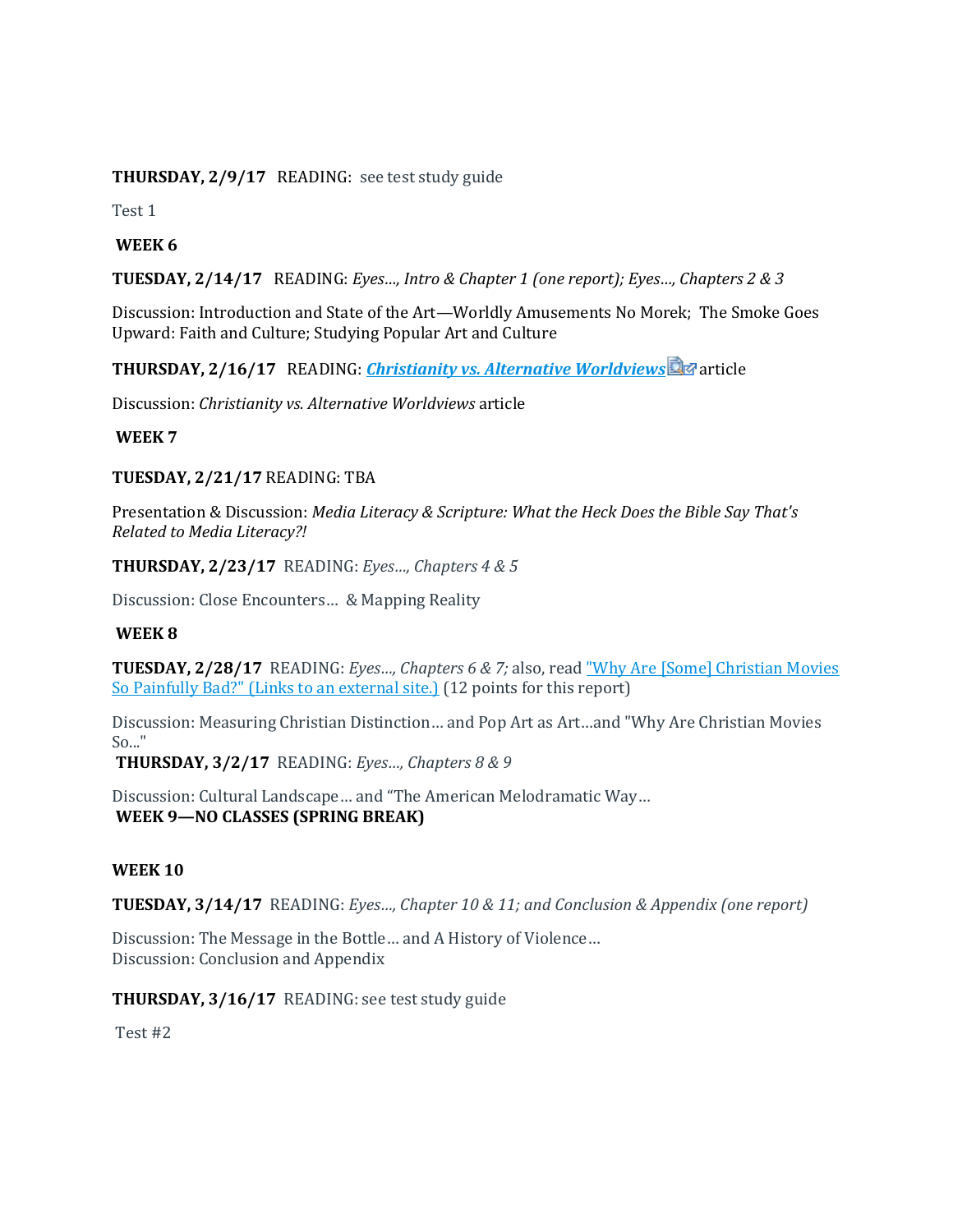### **WEEK 11**

### **TUESDAY, 3/21/17** READING: none assigned **SCRIPTURE & WORLDVIEWS MEDIA LITERACY ESSAY DUE**

Discussion: Scripture & Worldviews Media Literacy Essays; Media Literacy Analysis Paper & Project assignment (ideas, options, analytical approaches, etc.)

### **THURSDAY, 3/23/17** READING: *Potter, Chapters 13, 14,*

Discussion: Broadening Our Perspective on Media Effects; How Media Effects Process Works; types of media effects

### **WEEK 12**

**TUESDAY, 3/28/17** READING: **[Appendix B](https://canvas.pointloma.edu/courses/31915/files/1110508/download?wrap=1) (focus on different types of media effects--and)** provide descriptions)

Discussion: Types of Media Effects

**THURSDAY, 3/30/17** READING: *Potter, Chapters 5,18; review Appendix B* 

Discussion: Children as Special Audience Discussion: Violence Discussion: continue discussion on media effects

### **WEEK 13**

**TUESDAY, 4/4/17** READING: *Potter, Chapters 6, 12*

Discussion: Media Development Discussion: Interactive Media

### **THURSDAY, 4/6/17** READING: *Potter, Chapters 15, 19, 20*

Discussion: Ownership & Control of Media, Sports and Media, Personal Strategies for Self and Others to Increase Media Literacy

#### **WEEK 14**

**TUESDAY, 4/11/17** READING: *Potter, Chapters 16 & 17*

Discussion: Christian ethics, privacy, and piracy Introduction: The Potter Box Model: A Model for Ethical Decision-Making An ethics case study and a Christian ethic

### **THURSDAY, 4/13/17** -- NO CLASSES--HAPPY EASTER!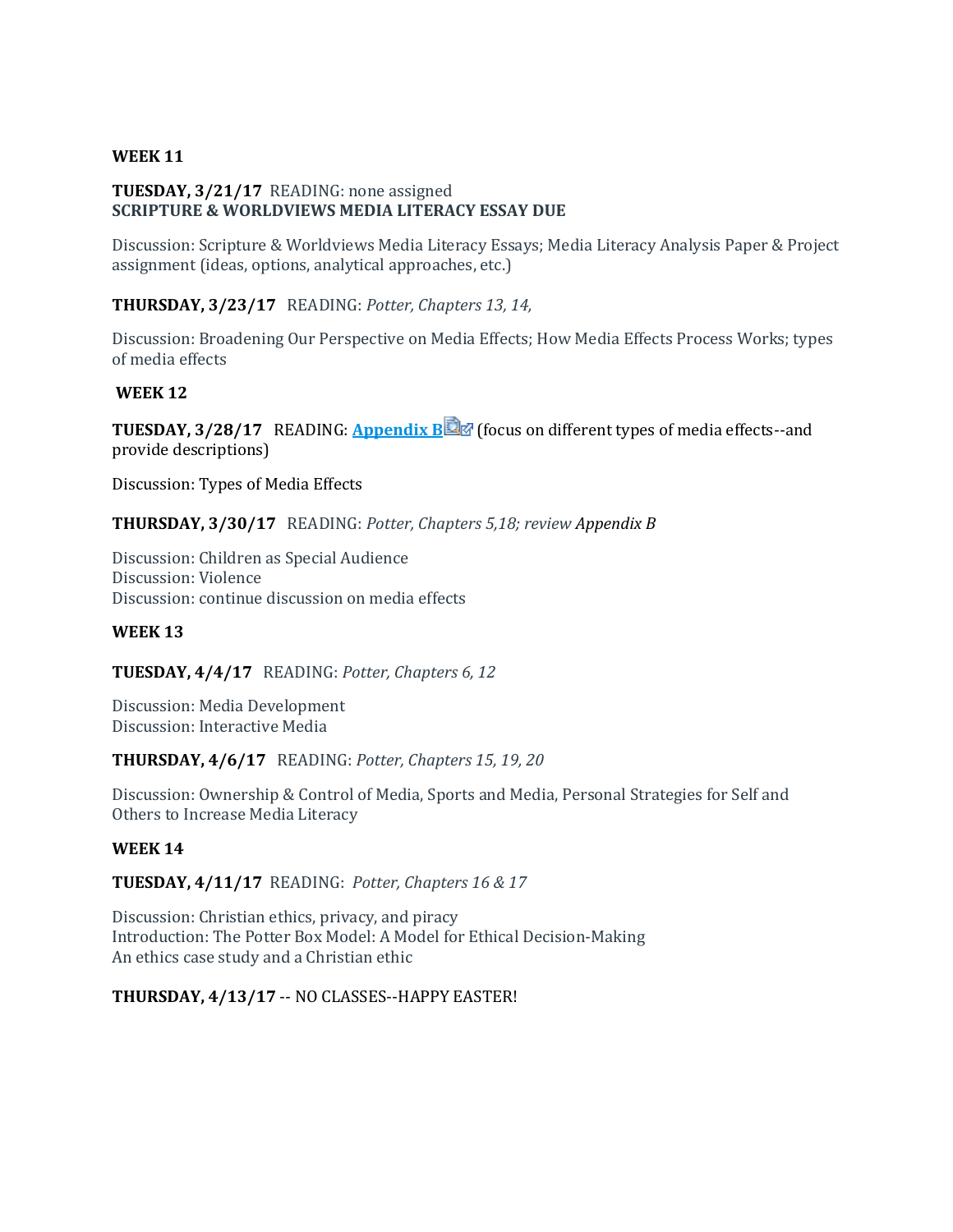### **WEEK 15**

### **TUESDAY, 4/18/17** READING: none assigned

Ethics & media case studies (continued)

**THURSDAY, 4/20/17** READING: none assigned

Ethics and media case studies (continued) Media Literacy Analysis Papers & Presentations Q & A

### **WEEK 16**

**TUESDAY, 4/25/17** READING: none assigned **MEDIA LITERACY ANALYSIS PAPER DUE**

Media Literacy PowerPoint/Prezi Presentations: NAMES TBA

**THURSDAY, 4/27/17** READING: none assigned

Media Literacy PowerPoint/Prezi Presentations: NAMES TBA

Final Exam: **TUESDAY, MAY 2, 2017, 10:30 A.M. TO 1 P.M.**

### **PLNU Academic Behavior Policy**

See the university's new policy included in the PLNU undergraduate handbook:

Both faculty and students at Point Loma Nazarene University have the right to expect a safe and ordered environment for learning. Any student behavior that is disruptive or threatening is a serious affront to Point Loma Nazarene University as a learning community. Students who fail to adhere to appropriate academic behavioral standards may be subject to discipline. Although faculty members communicate general student expectations in their syllabi and disruptive student conduct is already addressed in the Undergraduate Student Handbook, the purpose of this policy is to clarify what constitutes disruptive behavior in the academic setting and what actions faculty and relevant administrative offices may take in response to such disruptive student behavior.

"Disruption," as applied to the academic setting, means classroom, instructor or classmate-related student behavior that a reasonable faculty member would view as interfering with or deviating from normal classroom, class-related, or other faculty-student activity (advising, co-curricular involvement, etc.). Faculty members are encouraged to communicate positive behavior expectations at the first class session and to include them in course syllabi. Examples of disruptive classroom behavior include, but are not limited to:

- persistent speaking without being recognized or interrupting the instructor or other speakers;
- overt inattentiveness (sleeping or reading the newspaper in class);
- inordinate or inappropriate demands for instructor or classroom time or attention;
- unauthorized use of cell phone or computer;
- behavior that distracts the class from the subject matter or discussion;
- unwanted contact with a classmate in person, via social media or other means;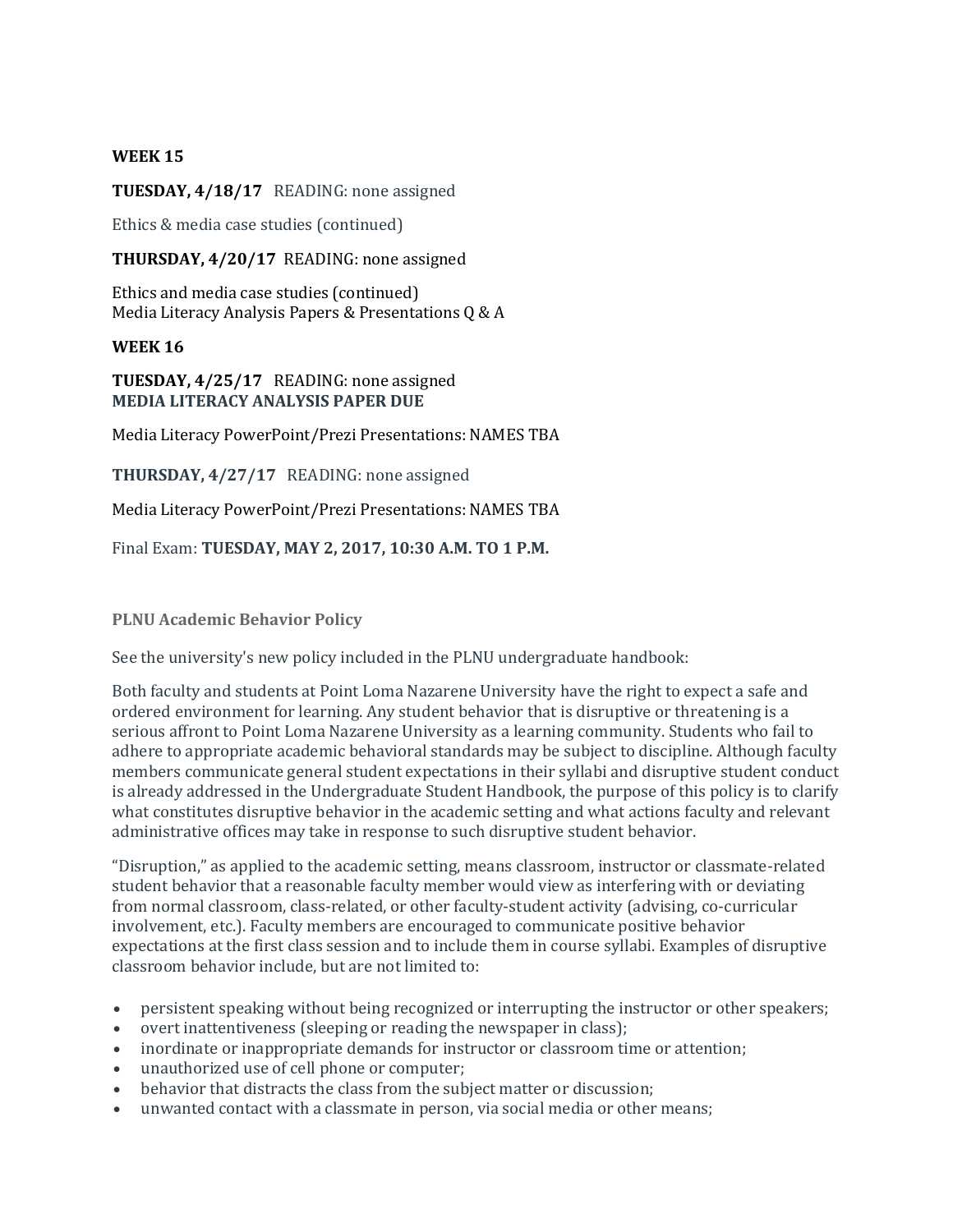- inappropriate public displays of affection;
- refusal to comply with reasonable instructor direction; and/or
- invasion of personal space, physical threats, harassing behavior or personal insults.

The policy applies if the behavior is reported by a faculty member or academic administrator and occurs exclusively or primarily in a student-faculty member interaction. Incidents which involve both academic and non-academic behavior may result in responses coordinated by the Vice Provost for Academic Administration and the Dean of Students.

Civil and polite expression of disagreement with the course instructor, during times when the instructor permits discussion, is not in itself disruptive behavior and is not prohibited.

Some students possess medical or psychological conditions that may affect functioning within the standards of the university. Although such students may be considered disabled and are protected under the Rehabilitation Act/ADA, they are required to meet the fundamental university academic and behavioral policy as described in the Student Handbook, Undergraduate Catalog and/or faculty syllabi.

## **ACADEMIC HONESTY**

Students should demonstrate academic honesty by doing original work and by giving appropriate credit to the ideas of others. As explained in the university catalog, academic dishonesty is the act of presenting information, ideas, and/or concepts as one's own when in reality they are the results of another person's creativity and effort. Violations of university academic honesty include cheating, plagiarism, falsification, aiding the academic dishonesty of others, or malicious misuse of university resources. A faculty member who believes a situation involving academic dishonesty has been detected may assign a failing grade for a) that particular assignment or examination, and/or b) the course following the procedure in the university catalog. Students may appeal also using the procedure in the university catalog. See [Academic Policies](http://www.pointloma.edu/experience/academics/catalogs/undergraduate-catalog/point-loma-education/academic-policies) for further information.

## **FERPA POLICY**

In compliance with federal law, neither PLNU student ID nor social security number should be used in publicly posted grades or returned sets of assignments without student written permission. This class will meet the federal requirements by students agreeing to allow for Big Idea Reports and other graded assignments to be handed back (occasionally) by a teacher-assistant. Also in compliance with FERPA, you will be the only person given information about your progress in this class unless you have designated others to receive it in the "Information Release" section of the student portal. See **[Policy Statements](http://www.pointloma.edu/experience/academics/catalogs/undergraduate-catalog/policy-statements)** in the (undergrad/ graduate as appropriate) academic catalog.

## **Academic Accommodations**

*All students are expected to meet the standards for this course as set by the instructor. However, students with learning disabilities who may need accommodations should discuss options with the Academic Support Center during the first two weeks of class. The ASC will contact professors with suggested classroom needs and accommodations. Approved documentation must be on file in the ASC prior to the start of the semester*.

## **Link to Academic Support Center:**

<http://www.ptloma.edu/studentdevelopment/StudentHandbook/index.htm> (Links to an external [site.\)](http://www.ptloma.edu/studentdevelopment/StudentHandbook/index.htm)